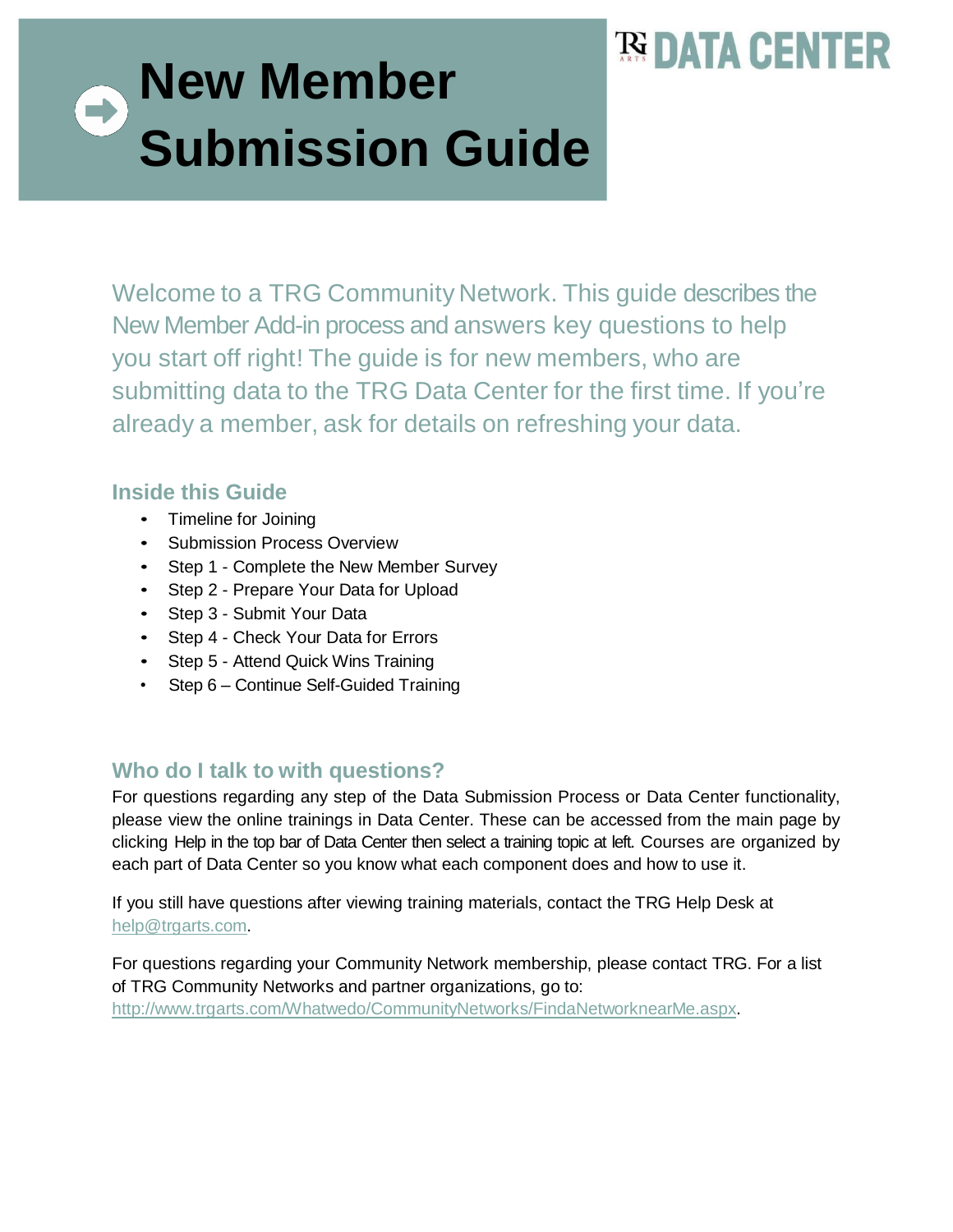## **Timeline: When Can I Join?**

New members can join on a monthly basis using the basic timeline below.

## **New Member Timeline to Join**

Please note the following days and deadlines for joining your Community Network.

| <b>Action</b>                                                                                                                                                                                                                                    | Monthly Join Dates                                                                                                           |  |
|--------------------------------------------------------------------------------------------------------------------------------------------------------------------------------------------------------------------------------------------------|------------------------------------------------------------------------------------------------------------------------------|--|
| <b>New Member Survey Received</b><br>Each organization must fill out this survey, which lets<br>TRG know how to create your organization account and<br>user login credentials in Data Center:<br>https://www.surveymonkey.com/s/ newdatacenter. | Completed by the 1 <sup>st</sup> business day of each month<br>Day 1                                                         |  |
| <b>Upload Window Begins</b><br>(Login credentials and guide sent to all identified<br>users.)                                                                                                                                                    | Second Business Day of each Month                                                                                            |  |
| Kick-off and Segmentation Strategy Training<br>(This 60 minute session is included in your startup<br>fee)                                                                                                                                       | Second business Day of each month<br>Day 2 (same as the start of your upload window)                                         |  |
| <b>Hygiene Begins</b><br>TRG will begin running all files through<br>National Change of Address (NCOA)<br>processing.                                                                                                                            | ~17 business days after the start of the upload<br>window.                                                                   |  |
| Data Live in Data Center<br>NCOA hygiene reports will be live in Data Center,<br>and new organizations will be visible to their<br>Community Network members for trade requests.                                                                 | Deliverable is flexible based on when organizations<br>complete file import but no later than the last week<br>of the month. |  |
| <b>Data Center Quick Wins Training</b><br>(75 Minute session Included in your<br>Start-up Fee)                                                                                                                                                   | Second Tuesday in the month following your live<br>date.                                                                     |  |

Once your initial data completes NCOA processing, you will be able to load new data any time using File Manager. Your data will be run through NCOA quarterly thereafter.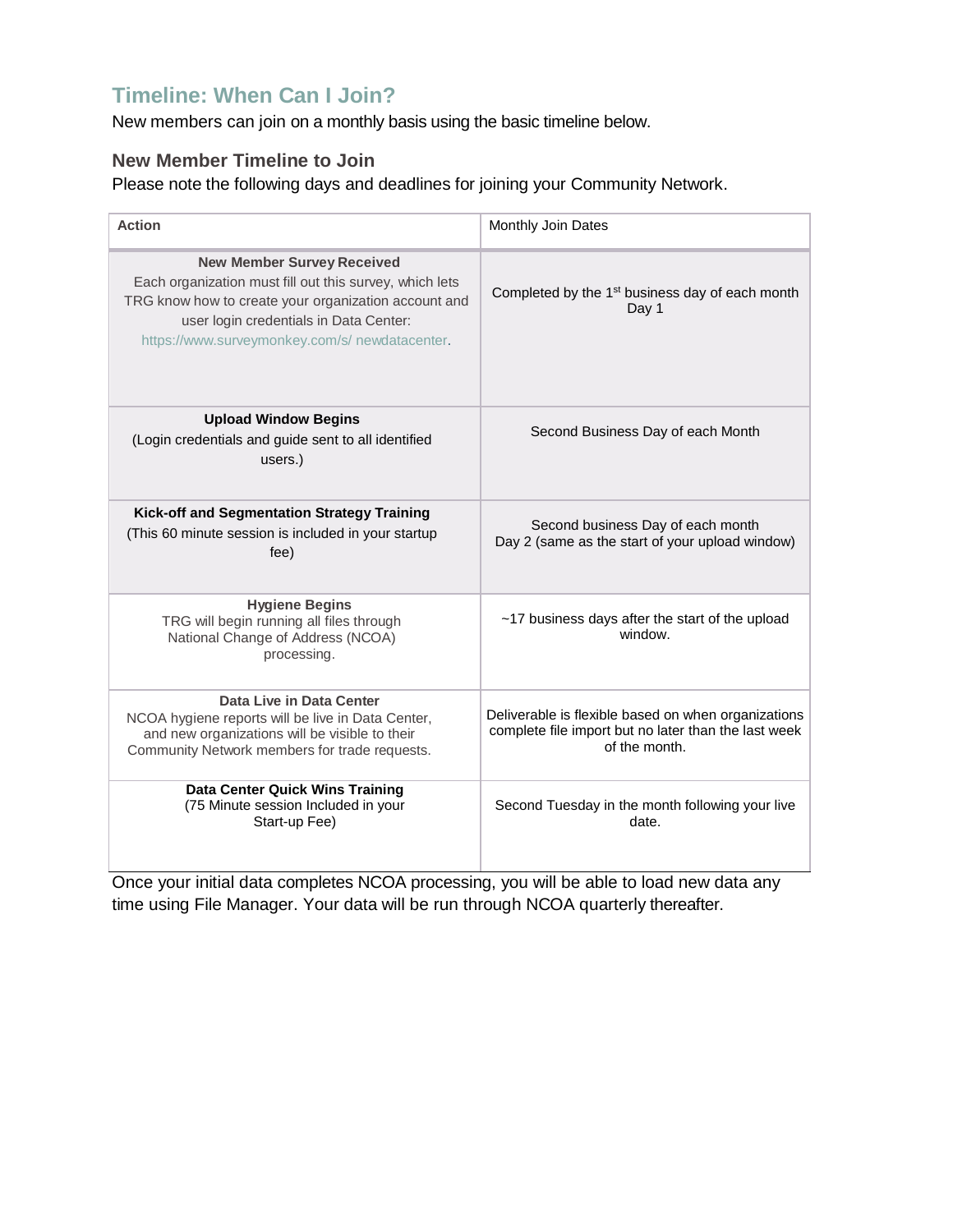## **Submission Process Overview**

Below is an overview of the process you'll go through to get started. We'll provide more detail in specific training modules.



**Step 1 – Complete the New Member Survey**– The survey lets TRG know your basic organization details and the contact information of your staff who will need login credentials. **Step 2 – Prepare Your Data** – Attend Segmentation Strategy Training on the 2 nd business day of the month. Take inventory of your data against the required fields for participation and design your segmentation strategy for the data load.

**Step 3 – Submit Your Data and PAF** – Once you've prepared your data, you can begin submitting your data into TRG Data Center using the File Import Wizard tool. Training on the wizard is available on the Data Center Training page. Upon your first time login, you'll be prompted to complete your Processing Acknowledgement Form (PAF), required by the USPS. The PAF gives us permission to run your data through NCOA hygiene.

**Step 4 – Check Your Data for Errors** – Run the data quality reports in the Data Center to find and fix any errors in your data import.

**Step 5 – Attend Data Center Quick Wins –** Attend this live, interactive training session to help you get started on building lists and conducting patron research.

**Step 6 – Continue TRG Data Center Self-Guided Training** – After you submit your data, it will be run through NCOA hygiene and ready for use by the Live date listed on page 2. During this time, please login to view the full suite of training courses, including how to build lists, run reports, and more.

## **Step 1 – Complete the New Member Survey**

In order to best serve you, we ask that you take a few minutes to complete a brief survey about your organization. This will help us set up your account logins and ensure that you get the most out of Data Center. Before taking the survey, please be prepared with contact information for staff members who will need initial login credentials to Data Center. You can add more users later and are not limited to the number of users. The survey shouldn't take you more than a few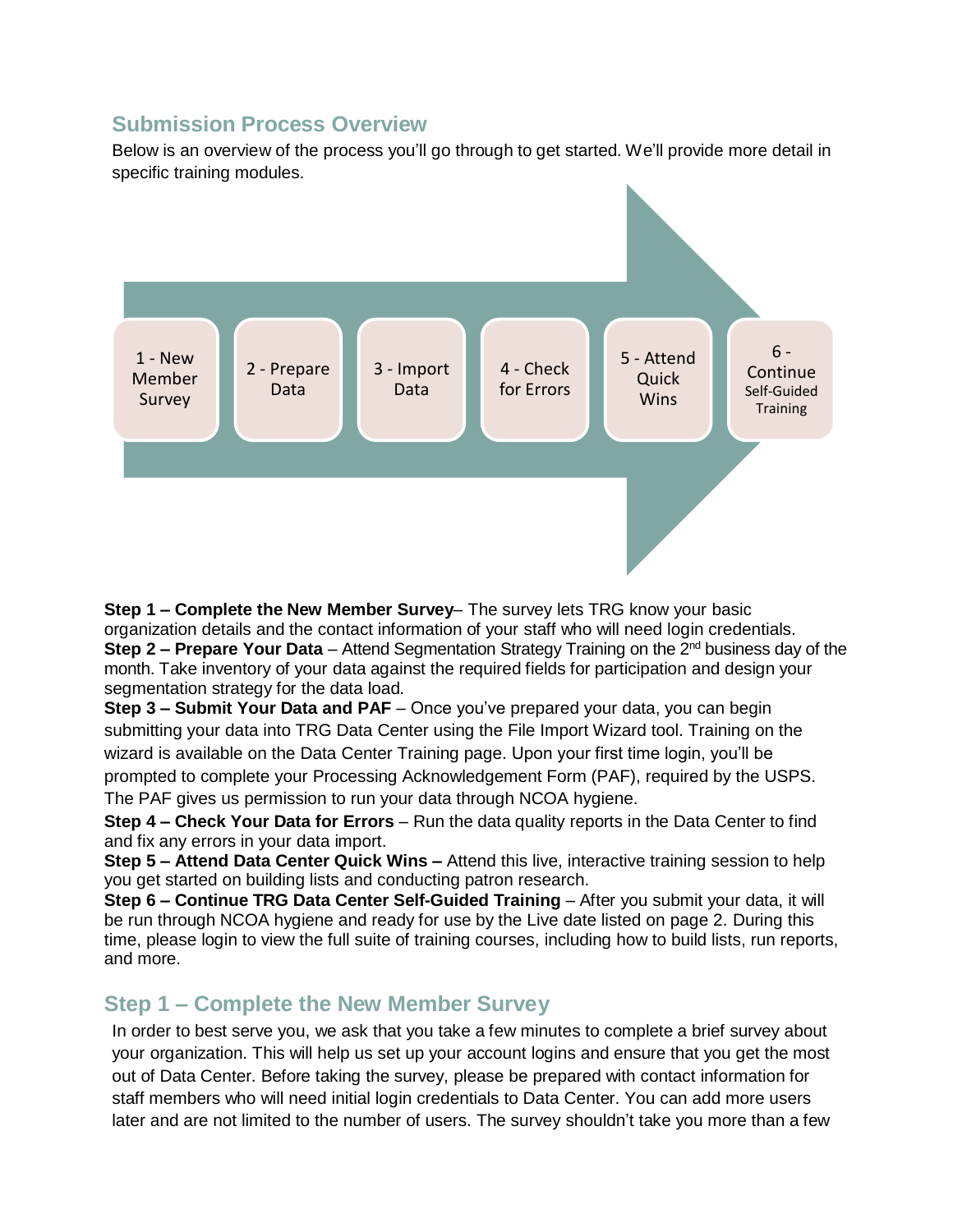#### minutes and can be accessed by clicking this hyperlink:

<https://www.surveymonkey.com/s/newdatacenter>

## **Step 2 – Prepare Your Data**

Think about the various types of patron lists (aka segments) you have within your organization, considering the past several seasons or memberships cycles. Consider where those segments are housed: in your database, CRM, ticketing system, donor or fundraising system, education lists, staff or artist lists, volunteer lists, etc. The more segments you upload, the greater your capacity will be to use the system to its full advantage.

#### **Kick-Off & Segmentation Strategy Training**

We recommend that you attend this training session to get a quick overview of the expectations during the add-in month and understand how you would segment your data. In this interactive, hands on session, we'll explain how to use the self-guided materials and will provide specific examples and recommendations. We'll answer your questions about your specific situation and we'll end with a brief demonstration about how to prepare your file for import. You'll receive an email from TRG Arts that includes a registration link for this session.

#### **How much data should I submit?**

We recommend that you treat the TRG Data Center as your own online communications tool (not just a trading mechanism) and import *ALL the data you have available on all patrons and their transactions from the last five years*. With complete data, you'll get a holistic view of each patron's total interactions with you—helping you better qualify prospects for your own campaigns. Plus, with all of your data in the system, you can create trade lists that do not need to be merged with external data from your database(s), saving you money at the mail house.

#### **What if I don't want other organizations to see some of my data?**

Any patron segments you upload can be hidden from trading partners, so that only your organization can use them. No one can see your lists without your permission, and strict security measures ensure that your data remains in your control. As an additional safeguard, you can upload valuable patrons as a Do Not Trade segment, ensuring that their names will never be traded, regardless whether they also appear in other segments.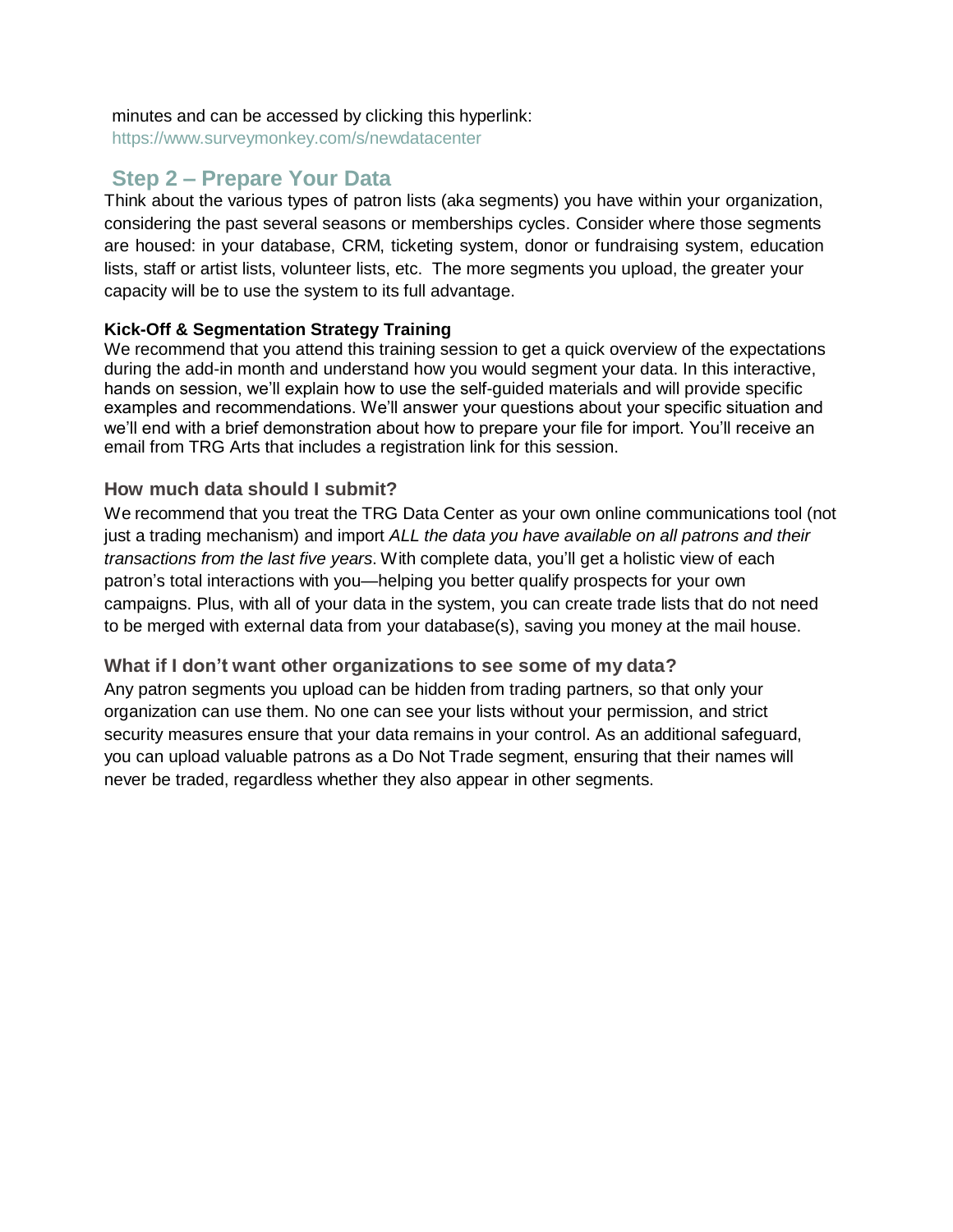## **Step 3 – Submit Your Data and NCOA PAF**

Once your files have been prepared, you can submit them easily using the File Import Wizard within the TRG Data Center. You will be able to login to Data Center soon after you complete the new member survey from step 1. A TRG representative will send you login information via email and you will be able to begin submitting data at that time.

#### **How do I learn the File Import Wizard tool?**

We've built training right into the Data Center, so you can learn at your own pace while logged into the system. You'll receive a log-in and password with instructions for how to access training once your account is ready in Data Center. Data Center training is self-guided, but we do understand that there are times when you need questions answered that are not covered in the training materials or when you may need additional assistance. If you still have questions after viewing the online training materials, please email [help@trgarts.com.](mailto:help@trgarts.com)

#### **Do I need to format my files in a certain way?**

The File Import Wizard accepts files in the following formats: .txt, .csv, .xls or .xlsx. You do not need to rename your fields or follow any specific file layout; instead, the Wizard will ask you to map your fields to TRG standard attributes during the import process. You must adhere to basic data management practices, so do review the File Preparation materials on the training page.

#### **How do I get my data into the TRG Data Center?**

You'll go to File Manager where you'll upload your files and then you'll import them into Data Center. The pertinent training materials are linked in your Welcome email.

**How long will it take for my data to be ready for use, after I import a file?** To keep the TRG Data Center running smoothly during normal business hours, files are queued for import overnight, when fewer users are working in the system. TRG Arts guarantees that the data will be available for use within five business days, though data is often available the next business day. After you import your file, you'll see the status change to *Pending Approval* while TRG approves your file mapping. Help Desk will be in touch with you if your file mapping is denied and will explain the error and how to correct it. Once the file mapping is approved, the status changes to *Import Queued*. It will say *Import Complete* once the data is in Data Center. *Note that your data will not be run through NCOA hygiene until the day specified on page two. Any lists built before that time MUST be hygiened by your mail house*.

### **NCOA PAF**

The National Change of Address Processing Acknowledgement Form (PAF) gives us permission to run your data through NCOA hygiene, and is required by the USPS. The submission of your PAF is automated within Data Center, so when you log in the first time, you'll be prompted to complete the form. Click on the online help menu if you need assistance or write to help@trgarts.com.

#### **What happens if I miss the NCOA deadline?**

If you have imported data after NCOA is run, then you must either wait until the next monthly New Member NCOA or regularly scheduled quarterly NCOA. If you must use your data before those dates, then you have the option to pay for an Out of Cycle NCOA which is a minimum charge of \$150. Contact [Help@trgarts.com](mailto:Help@trgarts.com) to make that request.